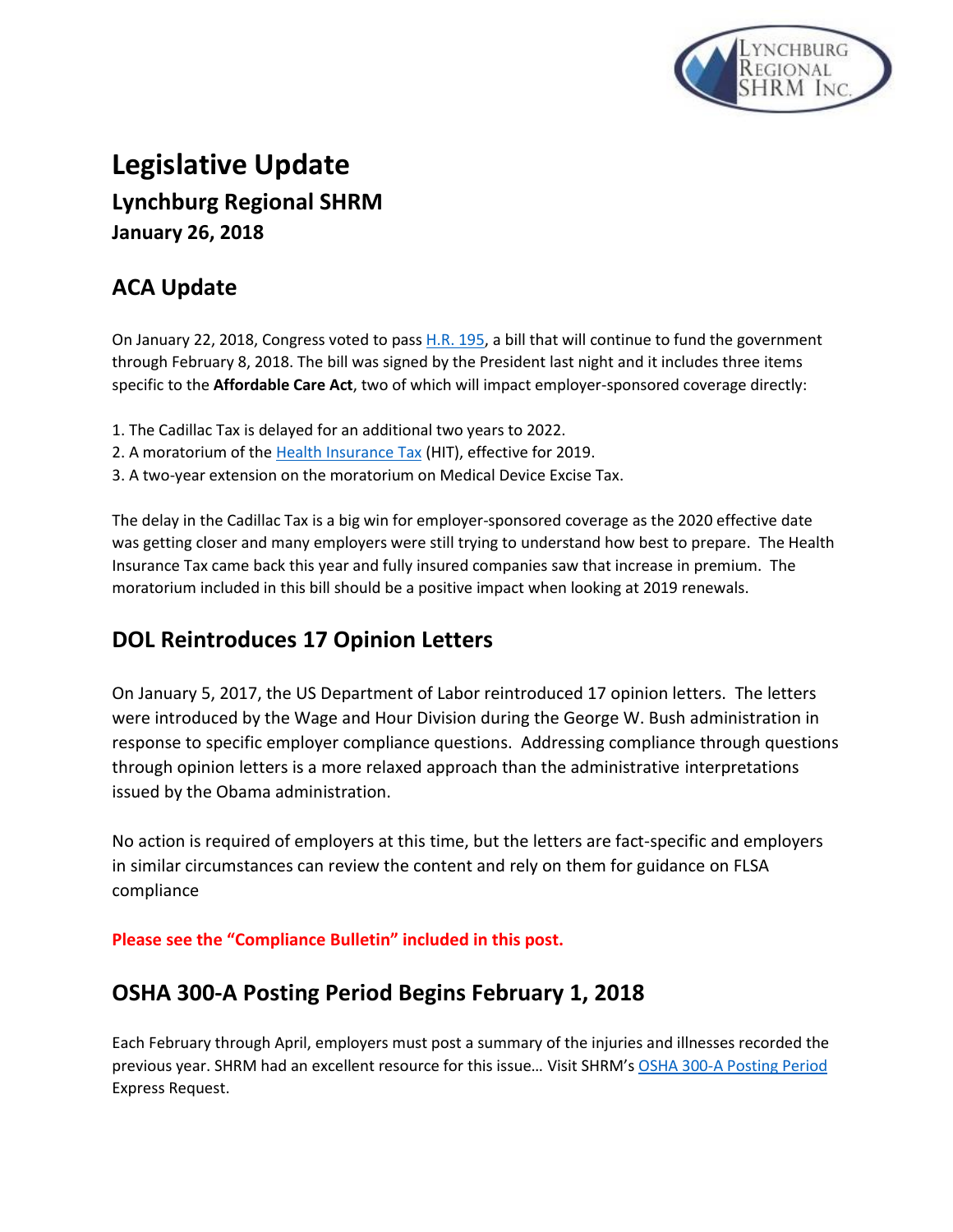#### **IRS Issues New Tables for 2018 Tax Withholding**

Starting Feb. 15, 2018, employers must use new tables to determine how much income tax to withhold from their employees' paychecks. The Internal Revenue Service (IRS) issued the required new tables, in [Notice 1036](https://www.irs.gov/pub/irs-prior/n1036--2018.pdf), on Jan. 9, 2018. The notice contains early release copies of the "Percentage Method Tables for Income Tax Withholding" that will appear in IRS [Publication 15](https://www.irs.gov/forms-pubs/about-publication-15) (Employer's Tax Guide). According to the IRS, Notice 1036 is the first in a series of steps that the agency will take to help employers improve the accuracy of their tax withholdings under changes made by a new tax reform law, th[e Tax Cuts and Jobs Act,](https://www.congress.gov/115/bills/hr1/BILLS-115hr1enr.pdf) enacted on Dec. 22, 2017.

Employers should become familiar with the new tables and begin using them as soon as possible, but **no later than Feb. 15, 2018**. Employers should also monitor the IRS's Notice 1036 [website](https://www.irs.gov/forms-pubs/about-notice-1036) for future guidance regarding income-tax withholding under the Tax Cuts and Jobs Act.

# **Court Vacates EEOC's Wellness Rules for 2019**

On December 20, 2017, the U.S. District Court for the District of Columbia vacated key provisions of the EEOC final rules for employer-sponsored wellness plans. This will take effect on January 1, 2019.

**Please see the "Compliance Bulletin" included in this post.**

#### **GOP Delivers on Tax Reform Promise**

President Trump signed into law the Tax Cuts and Jobs Act on December 22<sup>nd</sup>. SHRM provides a recap at this link: [Tax Cuts and Jobs Act](https://www.shrm.org/hr-today/public-policy/hr-public-policy-issues/pages/gop-delivers-on-tax-reform-promise.aspx)

#### **Immigration**

As we know, Washington is deadlocked on updating immigration policy as of this writing. Deep divisions were exposed last week in the brief shutdown over the DACA extension and this is sure to come up when the continuing resolution expires in March. There are bills being developed in the House and the Trump administration unveiled (leaked) a plan yesterday that shows little signs of support from the right and the left.

SHRM launched a "Take Action" program asking members to urge lawmakers to pass a timely bipartisan DACA solution: [SHRM Asks Members to Act on DACA](http://www.advocacy.shrm.org/app/write-a-letter?3&engagementId=423233)

The Immigration issue will likely impact employers soon and news should be monitored for impact on DACA, E-verify and a myriad of potential changes.